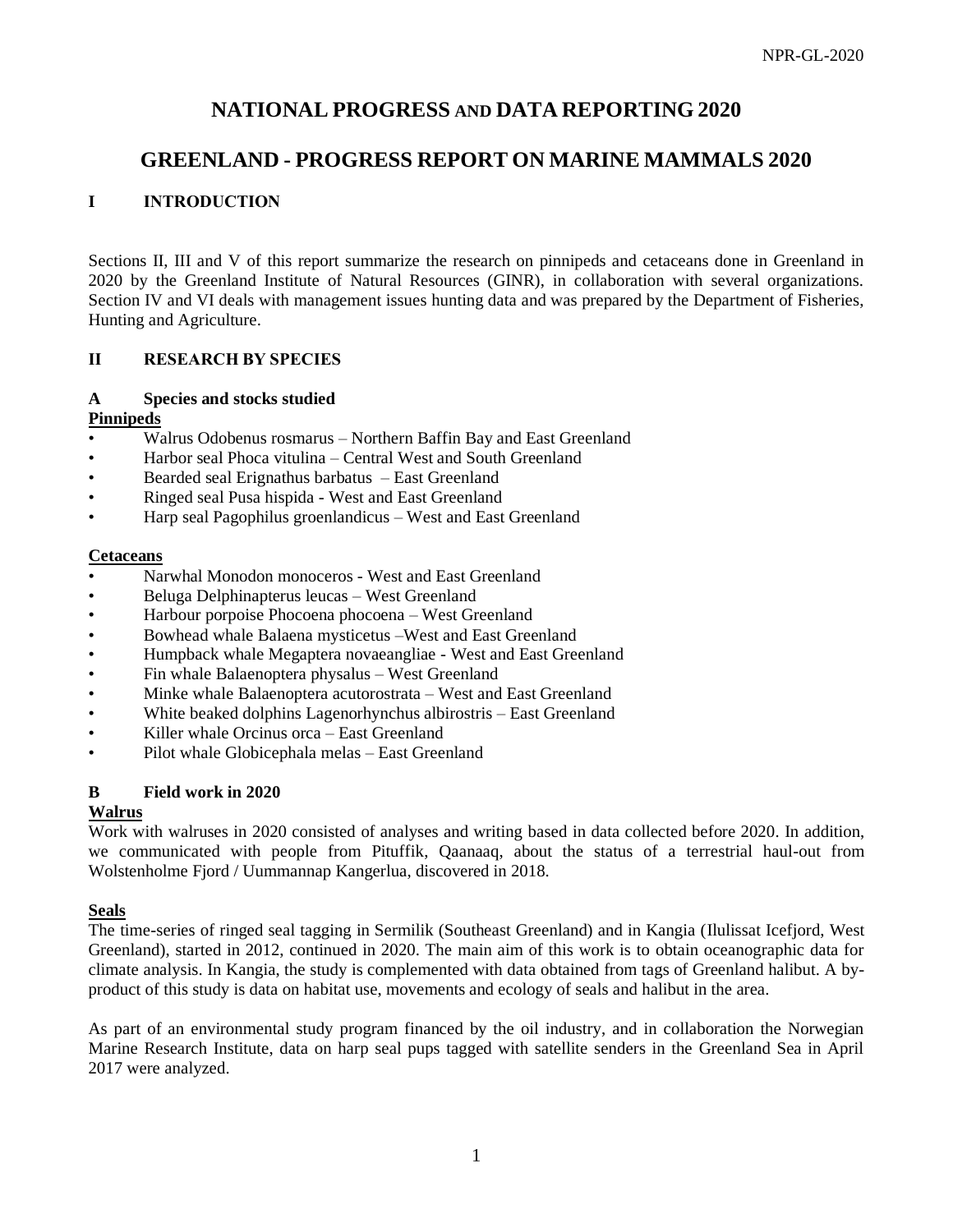A second project from the same environmental study program, this time in collaboration with the University of Aarhus, consisted of tagging ringed seals in the coastal waters of Northeast Greenland in august 2017. Both studies sent data well into 2018 and some of the analyses were carried out in 2020.

An interview study of harbor seals in West Greenland was initiated in 2019 and continued in 2020.

### **Cetaceans**

An aerial survey for narwhals, planned for May 2020, was cancelled due travel restrictions posed by the covid-19 pandemic. A telemetry study of bowhead whales in Disko Bay was also cancelled because of the pandemic.

Satellite telemetry of narwhals in East Greenland started in 2010. Fieldwork continued in 2020. However, there were no narwhals tagged in 2020.

In 2019, as in previous years, hunters from Qeqertarsuaq collected biopsies of bowhead whales during spring in Disko Bay.

Collection of identification pictures taken by the public of humpback whale flukes and dorsal fins from West Greenland continued throughout 2020.

Moorings to monitor underwater sounds placed in previous years in Melville Bay and other locations were collected in 2020.

The Danish Centre for Energy and Environment (DCE), University of Aarhus, maintains a database with observations collected by dedicated marine mammal and sea bird observers on board vessels carrying out seismic surveys under licences provided by the Governmen of Greenland.

#### **C Laboratory work in 2020**

Laboratory work carried in 2019 included the analysis of stomach samples from seals and fish from Ilulissat (GINR and university of Aarhus), as well as genetic analyses of bowhead whales from Disko Bay (University of Oslo), genetic analysis of belugas and narwhals (University of Copenhagen) and chemical analysis on narwhal tusks (multiple locations).

Sound recordings from moorings in West and East Greenland are being analyzed for estimates of background noise and seasonal occurrence of marine mammals, as well as monitoring of seismic exploration.

## **D Other studies in 2020**

A number of desktop studies were carried out during 2020, including analysis of catch statistics for a number of species and assessments of narwhal for scientific working groups under NAMMCO and of large whales for the IWC.

#### **E Research results in 2019**

The majority of research results from the fieldwork of 2020 are not available yet.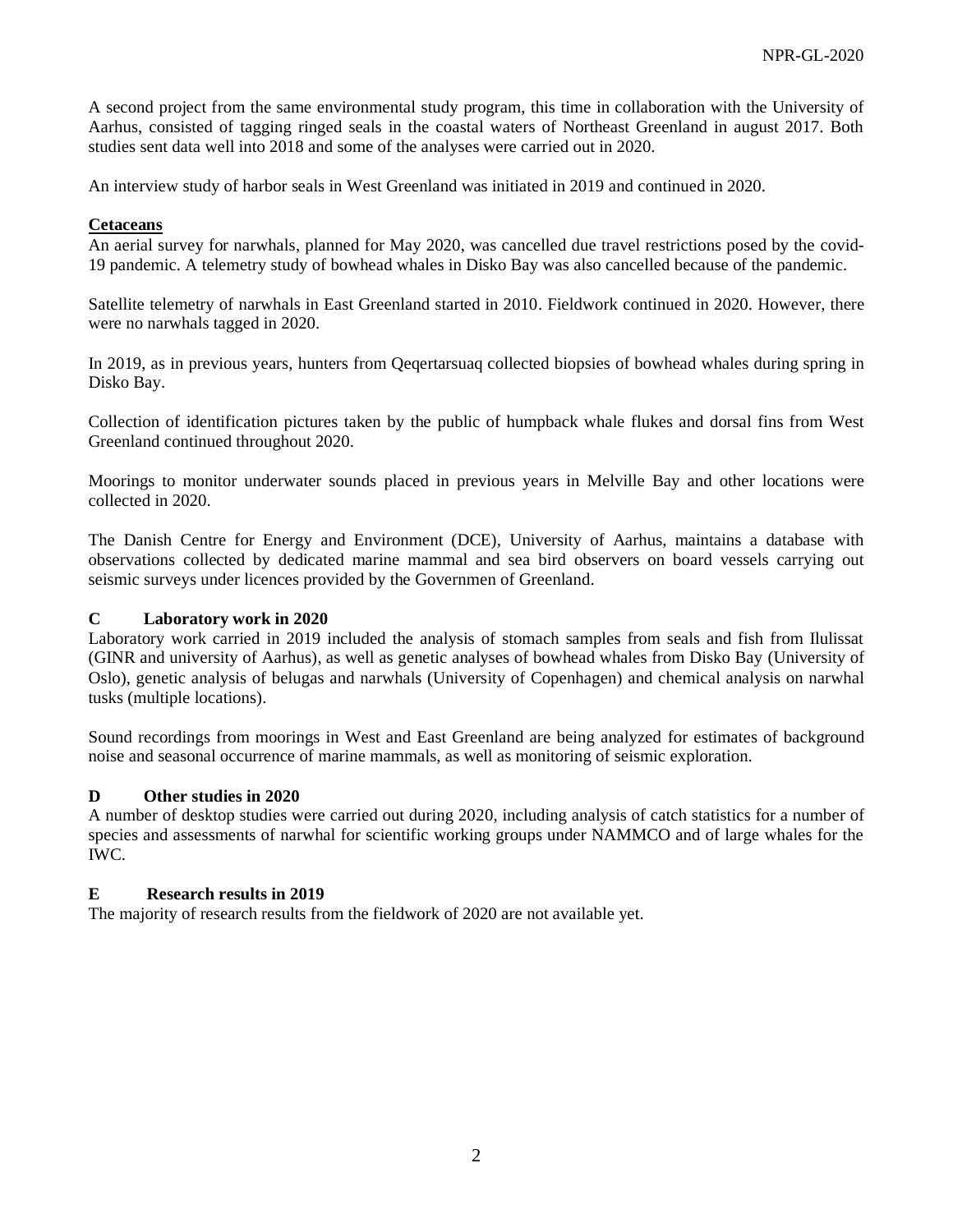# **III ONGOING (CURRENT) RESEARCH**

An automated camera will be mounted, for monitoring the newly established walrus haulout in Qaannaaq.

The time-series of ringed seal tagging in Sermilik (Southeast Greenland) and in Kangia (Jacobshavn Icefjord, West Greenland) will continue in 2021.

Marine mammal surveys planned for 2021 include the aerial survey for narwhals during spring off Ittoqqortoormiit that was cancelled in 2020.

To better understand stock delineation and to obtain complementary data for abundance estimates, GINR runs a series of satellite telemetry studies. In 2020, the focus will be on narwhals in East Greenland.

The long-term studies of bowhead whales in Disko Bay will also continue. Work in 2020 will focus in the collection of biopsy samples for mark – recapture abundance estimates.

Telemetry studies of narwhals in Scoresbysund, East Greenland, started in 2020. Tagging is planned for 2021.

Studies of large whales in Tasiilaq, Southeast Greenland, carried out by the Climate Research Centre (GCRC) at GINR will continue.

As in previous years, collection of identification pictures taken by the public of humpback whales flukes and dorsal fins from West Greenland will continue.

## **IV ADVICE GIVEN AND MANAGEMENT MEASURES TAKEN**

Advice and quotas for cetaceans and pinnipeds in the calendar year 2019 2020 are summarized in table 1.

Quotas for large whales are set by the IWC. At the IWC 67 meeting in 2018, the IWC agreed upon quotas and revised carry-over provisions for the new quota block 2019 – 2026. The IWC quotas were implemented in 2020 and 2021. The Ministry has also implemented the new carry-over provisions both in West Greenland for minke whales, fin whales, humpback whales and bowhead whales. The same process happened in relation to East Greenland minke whale starting in 2020. If the level of catches of other large whales than minke whales rises, the carry-over provision migh be fully utilized.

Minke whale catches West Greenland:

The quota was on 164. The total takes was on 109 minke whales, hereof 40 caught with vessels with harpoon cannon and 69 minke whales caught by collective - open boat hunts. No struck and lost were reported.

Furthermore, in all 52 minke whales were carried to 2020 hunting season from 2019. 3 minke whales caught by vessels with harpoon cannons and 49 by collective hunt. In all 161 minke whales were caught in 2020. 55 minke whales will be carried over to 2021 whale season in 2021.

Minke whale catches East Greenland:

The quota was on 20. The total takes was on 17 minke whales, all from Tasiilaq hunted from open boats with rifle. Furthermore, in all 3 minke whales were carried to 2020 hunting season from 2019. In all 20 minke whales were caught in 2020 whale season in East Greenland. 3 minke whales will be carried to 2021 whale season. No struck and lost were reported.

Finwhale, humpback and bowhead whale catches in West Greenland: The finwhale quota was on 19, and 3 were caught. Humpback whale quota was on 10, and 3 were caught.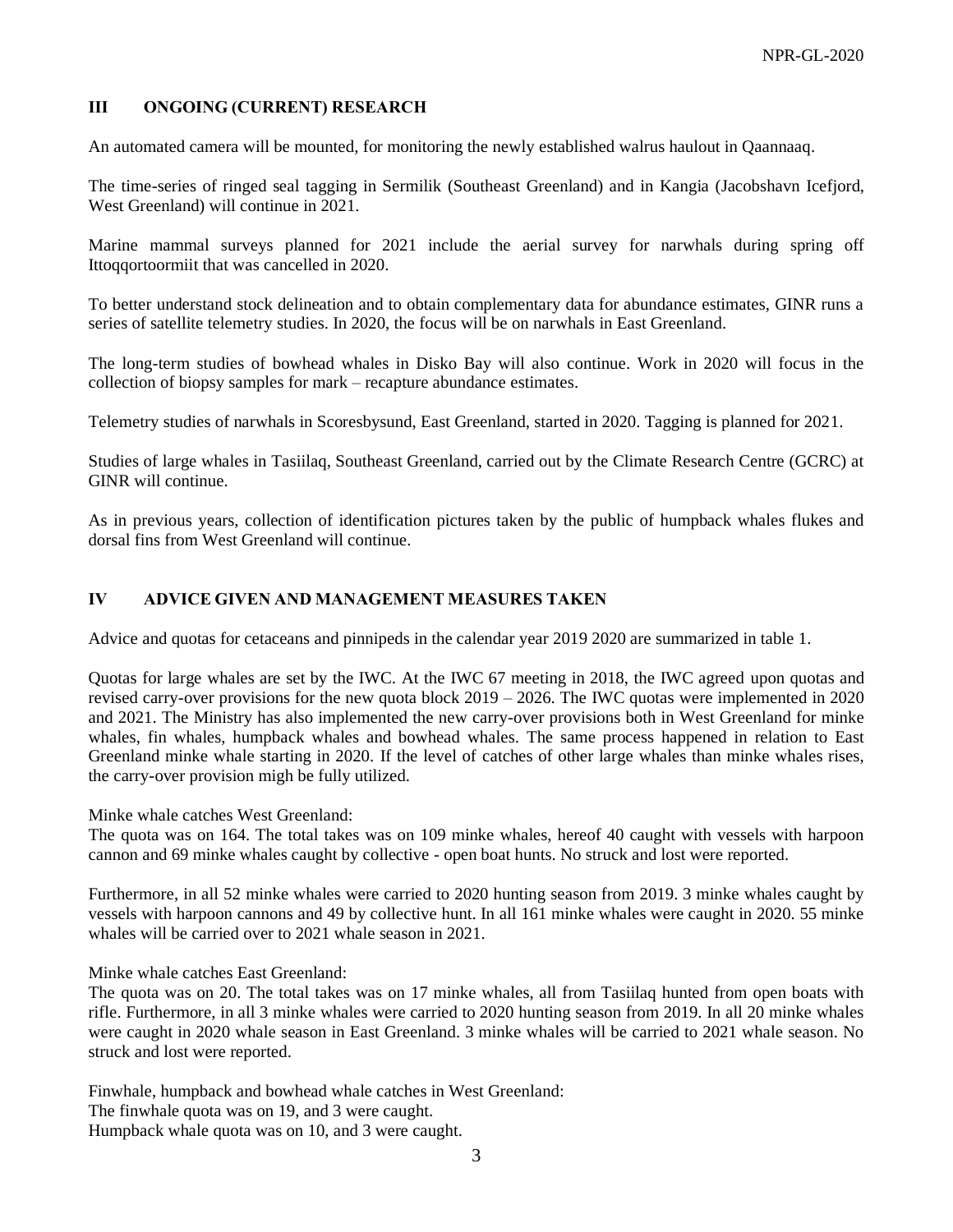Bowhead whale quota was on 2, and no catches in 2020.

The Government of Greenland sets the quotas for narwhals and belugas, with basis on user's knowledge and recommendations from NAMMCO and JCNB. Assuming that struck and lost animals were reported, quotas for narwhals in 2020 in Etah (Smith Sund), Qaanaaq (Inglefield Bredning) and Uummannaq would have been in accordance with the advice by NAMMCO and JCNB.

For Melville Bay, there was an original quota of 56 narwhals for 2020, compared with an advice of 70 narwhals. An additional quota of 14 narwhals was given to Upernavik in May, for a total quota of 70 narwhals for Melville Bay. There were 106 narwhals caught in Melville Bay in 2019 and, assuming a struck and loss rate of 7.6%, 281 narwhals were removed by hunting in Melville Bay from 2017 -2019. This is equivalent to an average of 94 removals per year, which is considerably higher than the advice. There was only two struck and lost report of narwhal in East Greenland in 2020, which was registered as a usage of two licensee. None report from Melville Bay was given on struck and lost.

The quota for 2020 for Disko Bay and Southwest Greenland was 111 narwhals, compared to an advice of 97, including struck and lost. The estimated average removals from  $2017 - 2019$  in this area was 97 narwhals per year.

During 2020, the advice from the Scientific Committee of NAMMCO for narwhals in East Greenland was not the same as the official NAMMCO advice, as the management committees did not meet in 2020 due to the Covid-19 pandemic and were not able to discuss the report of the Scientific Committee. The official NAMMCO advice for East Greenland in 2019 was that catches in Ittoqqortoormiit and Kangerlussuaq should not exceed 10 landed narwhals in each area, while there should be no catches in Tasiilaq. The advice from the Scientific Committee, based on a working group meeting on September 2019, was that number of narwhals in East Greenland, south of the National Park, had declined to a level where not even a small catch could be sustainable. Given that catches at the current level for even one year would have a significant negative impact, the SC recommended that there be an immediate reduction to 0 catches in East Greenland, at least until a new abundance estimate is generated.

In 2019, the Government of Greenland designed a plan for a gradual reduction of quota of narwhals starting in 2020 season in East Greenland, aiming to reach the advice of 10 narwhals in Ittoqqortoormiit and 10 in Kangerlussuaq by 2023. Following this plan, the East Greenland quotas at the start of 2020 were 40 narwhals for Ittoqqortoormiit, zero for Kangerlussuaq and 10 for Tasiilaq. An additional quota of 8 narwhals was given to Tasiilaq in June 2020, due to food safety and preserving hunting culture, which is seen as an Indigenous Peoples Right. Six of the additional quotas were utilized in 2020.

The Government of Greenland sets the quotas for beluga in West Greenland. The quotas for 2020 were in accordance with recommendations from 2015 by NAMMCO and JCNB. Until the 1920's, there used to be belugas in Southwest Greenland from fall to June. In order to facilitate the potential reestablishment of belugas in their historical range, NAMMCO Council recommended that belugas should be protected in Southwest Greenland, south of 65°N, and a seasonal closure in West Greenland during summer. In 2020 there was a quota of 20 belugas in Southwest Greenland and no seasonal closures. The Government of Greenland has decided not to follow the advice of NAMMCO, due to the assumption that it is unlikely that beluga will re-establish in the mentioned area due to several factors, including the increased level of ship traffic, much higher numbers of catching boats, climate and environmental changes. The Government of Greenland has decided not to establish seasonal closures because the quota has not been fully utilized during any year since the introduction of quotas in 2004. It is the assumption that hunting is not the only reason for no reestablishment of beluga in Mid West Greenland.

The Joint Working Group of the Scientific Committees of NAMMCO and JCNB (JWG) met in October 2020 and provided with new advice for belugas. As something new, the JWG considered the belugas that winter in the North Water Polynya as a separate stock, which is hunted in Qaanaaq, and estimated that a yearly catch of 37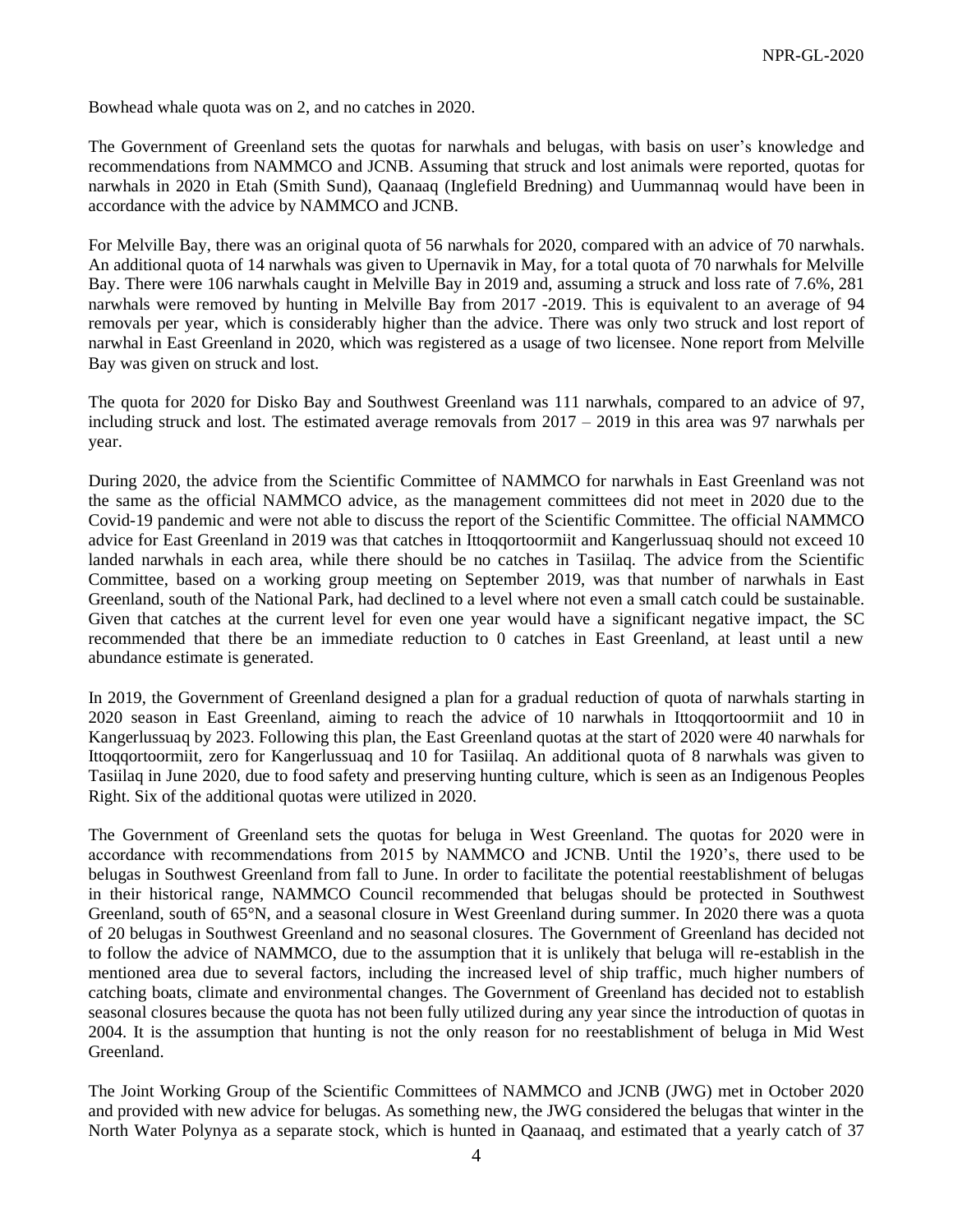belugas would give a probability of population increase of 70%. The previous advice for this area was that that a catch of 20 belugas a year in Qaanaaq was probably sustainable. The quota had been set as technical quota with 100 animals in a 5 year period, 20 animals per year, which had lead to frustration for the hunting communities. To maintain a 70% probability for population increase, the JWG recommended an annual landed catch of no more than 265 individuals south of Cape York and north of 65°. The new advice for both stocks (North Water and west Greenland) was provided in terms of landed animals, instead of total removals, as in the previous advice of 2015. This means that quotas based on the new advice do not need to take struck and lost into consideration.

In December 2020, the Government of Greenland announced new quotas for narwhal and beluga for 2021. The new beluga quotas include an increase of the quota for Qaanaaq from 20 to 37, compared to 2020. The Government also issued an 8-year plan to subtract an overhunt of 64 belugas that took place in Qaanaaq in 2019, so that the actual quota from 2021 to 2028 will be of 29 belugas per year. For West Greenland, the 2021 quota was 265 belugas, which is in accordance with the advice for the JWG. As in previous years, a portion of the West Greenland quota (5 belugas) was allocated to areas south of 65°.

The main management body for narwhal and beluga in West Greenland the Joint Commission between Greenland and Canada/Nunavut on Narwhal and Beluga in Baffin Bay has not held meeting to handle the newest report from November 2020 with advice from the Joint working Group.

The JWG was not able to complete the assessment for narwhals in West Greenland at their meeting in October 2020, and therefore there was no new advice for this species. In West Greenland, narwhal quotas for 2021 follow the advice from 2015 in Etah (5 narwhals), Qaanaaq (98 narwhals), Uummannaq (154 narwhals) and Disko Bay/rest of West Greenland (97). As in 2020, the quotas equal the advice without accounting for struck and lost animals. So, if the whole quota is taken, and struck and lost animals are not reported, the removals would be larger than advised. For East Greenland, quotas followed the plan set in 2021 and consisted of 5 narwhals for Tasiilaq, 10 for Kangerlussuaq and 25 for Ittoqqortoormiit. According to the NAMMCO SC, these catches could have a serious negative impact in the narwhals in East Greenland. The Government of Greenland has decided to balance the recommendation from JWG and the statements made by hunters, given that the statements are opposites to preserve the culture and due to food safety for the communities.

There are no quotas for pilot whale, harbor porpoise, white-sided and white-beaked dolphins and killer whales. In 2013, NAMMCO recommended that Greenland should take a closer look at the accuracy of catch data for harbor porpoises and killer whales. This work has not been completed. An Executive Order covering the mentioned small cetaceans is underway and is expected to be finished in 2021-22. In 2020, the Government of Greenland took notice of scientific reports showing high level of contaminants in killer whales in Greenland and the subsequent recommendation on not to use killer whales for human consumption nor animal feed. As a result, the Government of Greenland is considering setting a ban on the catch of killer whales through executive order.

Walrus quotas are given by the Government of Greenland, and in 2020 and 2021, as in previous years, the Government of Greenland followed the advice from NAMMCO. Quotas for 2020 were 79 in Baffin Bay, 74 in Davis Strait / Baffin Island and 17 in East Greenland. Quotas for 2021 are unamended. The Government of Greenland has implemented a carry-over provision, so unused quotas are carried to next walrus season, including the provision regarding the request to report both struck and lost and landed animals. The walrus quotas both in West and East Greenland are un-amended.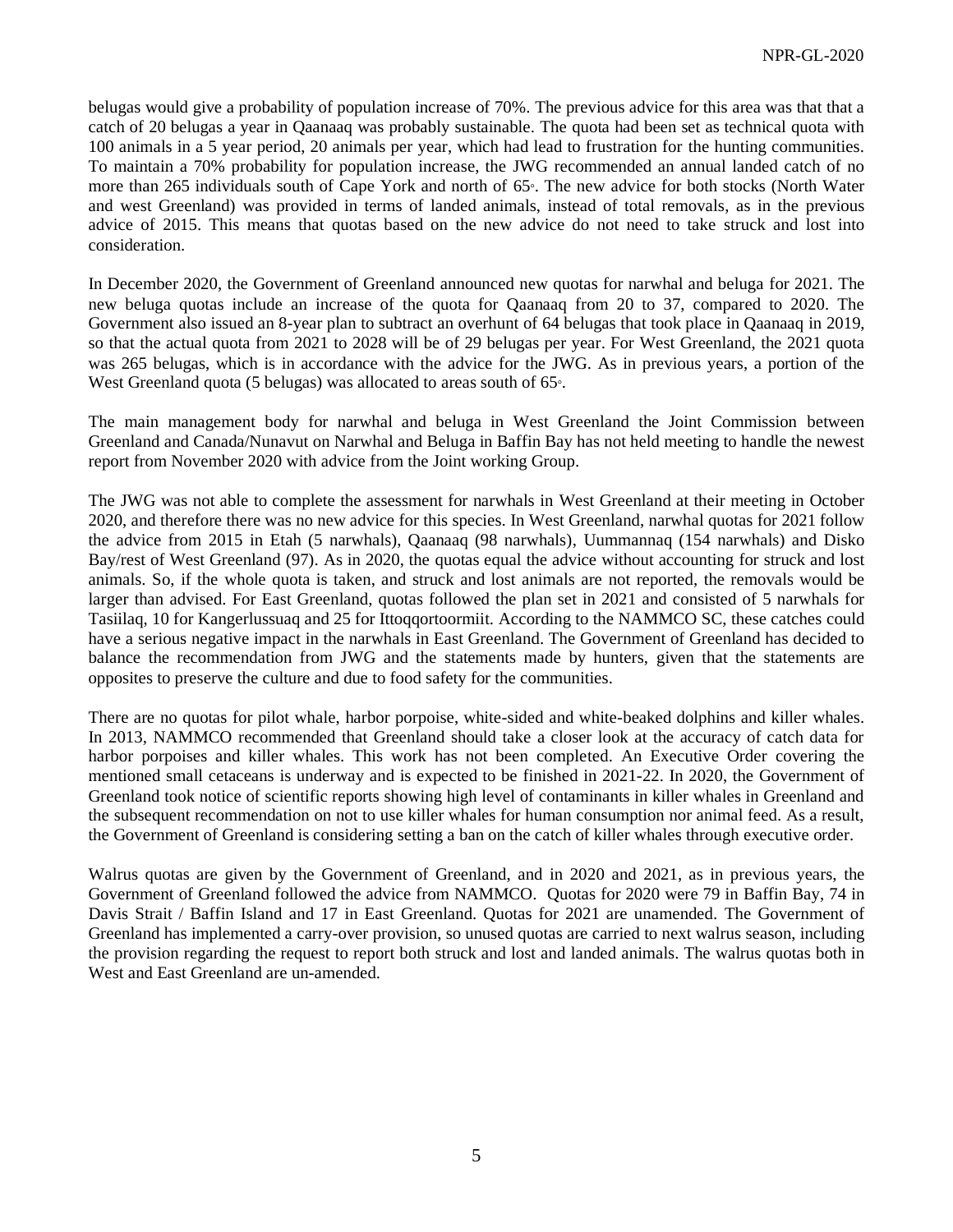| Table 1. Overview of management advice per stock and the quota or other management measures used in 2020. |
|-----------------------------------------------------------------------------------------------------------|
|                                                                                                           |

| <b>Species - stock</b>                       | <b>Advisor</b>           | <b>Advice in 2020</b>                           | <b>Management measure 2020</b>                                                                   |
|----------------------------------------------|--------------------------|-------------------------------------------------|--------------------------------------------------------------------------------------------------|
| Harbour seal                                 | <b>NAMMCO</b>            | Total protection                                | Protected since 2010                                                                             |
| Grey seal                                    | <b>NAMMCO</b>            | Total protection                                | Protected since 2010                                                                             |
| Harp seal                                    | <b>ICES/NAFO/NAMMCO</b>  | No concern                                      | No catch limit                                                                                   |
| Hooded seal                                  | <b>ICES/NAFO/NAMMCO</b>  | No concern                                      | No catch limit                                                                                   |
| Walrus - Baffin Bay                          | <b>NAMMCO</b>            | 84 landed animals                               | Quota of 79                                                                                      |
| Walrus - Davis Strait / Baffin Island        | <b>NAMMCO</b>            | 86 landed animals                               | Quota of 74                                                                                      |
| Walrus - East Greenland                      | <b>NAMMCO</b>            | 17 landed animals                               | Quota of 17                                                                                      |
| Beluga - West Greenland                      | <b>JCNB &amp; NAMMCO</b> | 320 landed animals.<br>Protection south of 65°N | Quota of 320, of which 20 are allocated<br>south of 65°N                                         |
| Beluga - Qaanaaq                             | <b>JCNB &amp; NAMMCO</b> | Catch of 20 acceptable                          | Quota of 20                                                                                      |
| Narwhal - Etah                               | <b>JCNB &amp; NAMMCO</b> | 5 removals                                      | Quota of 5                                                                                       |
| Narwhal - Inglefield Bredning                | <b>JCNB &amp; NAMMCO</b> | 98 removals                                     | Quota of 98                                                                                      |
| Narwhal - Melville Bay                       | <b>JCNB &amp; NAMMCO</b> | 70 removals                                     | Quota of 70 (106 reported caught in<br>2019)                                                     |
| Narwhal - Uummannaq                          | <b>JCNB &amp; NAMMCO</b> | 154 removals                                    | Quota of 140                                                                                     |
| Narwhal - Disko Bay to South Greenland area  | <b>JCNB &amp; NAMMCO</b> | 97 removals                                     | Quota of 97 <sup>i</sup>                                                                         |
| Narwhal - Ittoqqortoormiit                   | <b>NAMMCO</b>            | 10 landed animals (SC: 0)<br>catches)           | Quota of 40                                                                                      |
| Narwhal - Kangerlussuaq                      | <b>NAMMCO</b>            | 10 landed animals (SC: 0)<br>catches)           | Quota of 0                                                                                       |
| Narwhal - Tasiilaq                           | <b>NAMMCO</b>            | 0 catches                                       | Quota of $10+8=18$ (there was a overhunt<br>of 6 and 6 of the additional quota were<br>utilized) |
| Bowhead whale - West Greenland/Arctic Canada | <b>IWC</b>               | 5 removals acceptable                           | Quota of 2                                                                                       |
| Humpback whale - West Greenland              | <b>IWC</b>               | $\overline{10}$ removals acceptable             | Quota of 10                                                                                      |
| Fin whale - West Greenland                   | <b>IWC</b>               | 19 removals acceptable                          | Quota of 19                                                                                      |
| Minke whale - West Greenland                 | <b>IWC</b>               | 164 removals acceptable                         | Quota of 164                                                                                     |
| Minke whale - East Greenland                 | <b>IWC</b>               | 20 removals acceptable                          | Quota of 20                                                                                      |

<sup>i</sup> The quota in the Disko Bay area was 85, and the remaining 12 were allocated to West and Southwest Greenland.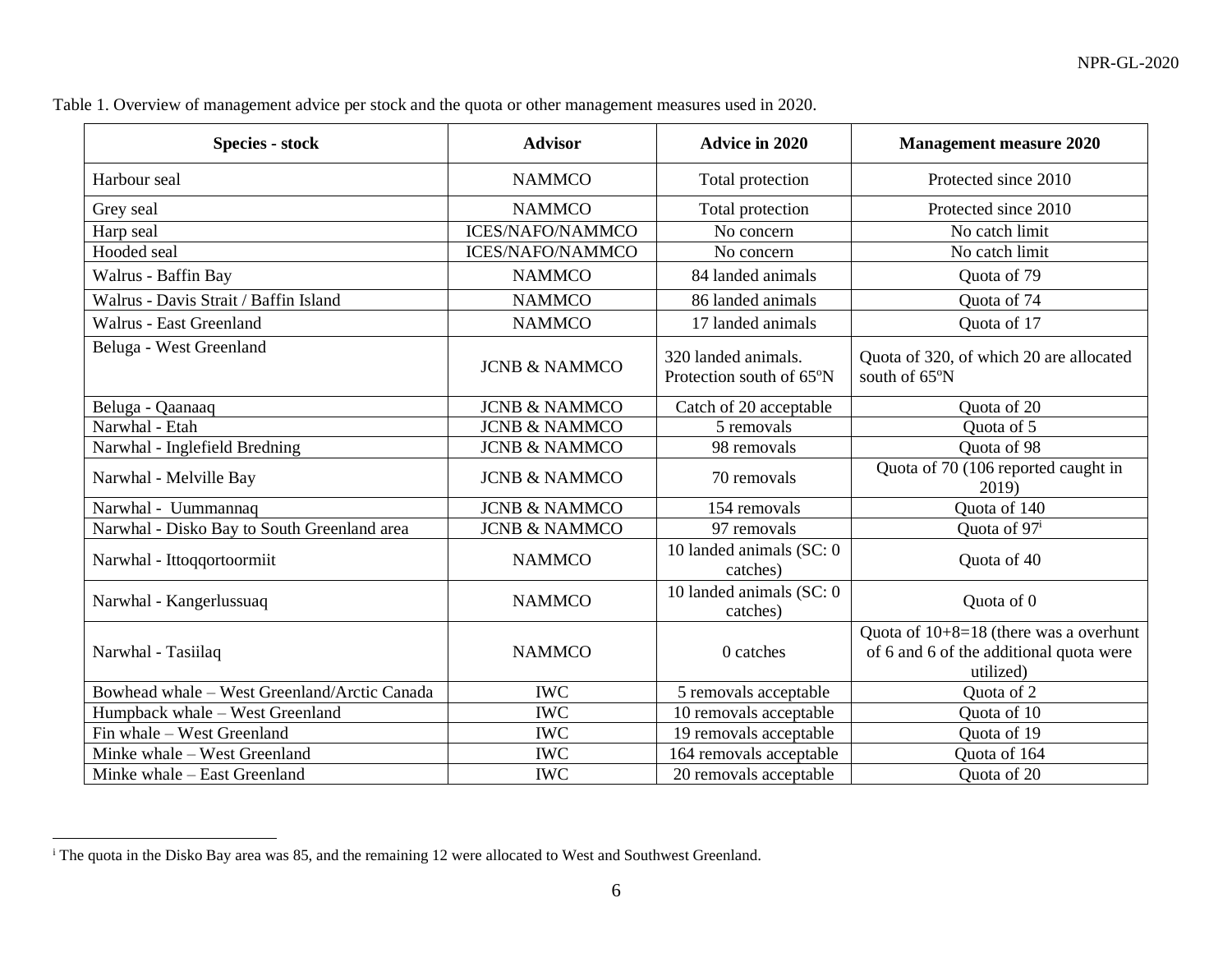### **V PUBLICATIONS AND DOCUMENTS**

#### **Peer reviewed**

- Bachmann L, Carbrera AA, Heide-Jørgensen MP, Shpak OV, Lydersen C, Wiig Ø, Kovacs KM (2020) Mitogenomics and the genetic differentiation of contemporaray *Balaena mysticetus* (Cetacea) from Svalbard. Zoological Journal of the Linnean Society XX: 1-12.
- Boye TK, Garde E, Nielsen J, Hedeholm R, Olsen J, Simon M (2020) Estimating the Age of West Greenland Humpback Whales Through Aspartic Acid Racemization and Eye Lens Bomb Radiocarbon Methods. Frontiers in Marine Science 6: 811<https://www.frontiersin.org/article/10.3389/fmars.2019.00811>
- Chambault P, Tervo OM, Garde E, Hansen RG, Blackwell SB, Williams TM, Dietz R, Albertsen CM, Laidre K, Richard P, Sinding M-HS, Schmidt HC, Heide-Jørgensen MP (2020) The impact of rising sea temperatures on an Arctic top predator, the narwhal. Nature Scientific Reports 10:18678 | <https://doi.org/10.1038/s41598-020-75658-6>
- Frasier TR, Petersen S, Postma L, Johnson L, Heide-Jørgensen MP, Ferguson S (2020) Abundance estimation from genetic mark-recapture data when not all sites are sampled: an example with the bowhead whale. Global Ecology and Conservation 22<https://doi.org/10.1016/j.gecco.2020.e00903>
- Givens GH, Heide-Jørgensen MP (2020) Abundance. In *The Bowhead Whale: Balaena Mysticetus: Biology and Human Interactions*, eds. J.C. George J.G.M. Thewissen, 77-86
- Graham ZA, Garde E, Heide-Jørgensen MP, Palaoro AV (2020) The longer the better: evidence that narwhal tusks are sexually selected. Biology Letters 16: 20190950.<http://dx.doi.org/10.1098/rsbl.2019.0950>
- Heide-Jørgensen MP, Garde E, Hansen RG, Tervo OM, Sinding M-HS, Witting L, Marcoux M, Watt C, Kovacs KM, Reeves RR (2020) Narwhals require targeted conservation. Science 23 October 2020, Vol. 370 Iss 6515, p. 416.
- Heide-Jørgensen MP, Hansen RG, Shpak OV (2020) Distribution, migrations, and ecology of the Atlantic and the Okhotsk Sea populations. In *The Bowhead Whale: Balaena Mysticetus: Biology and Human Interactions*, eds. J.C. George J.G.M. Thewissen, 57-76
- Heide-Jørgensen MP, Blackwell SB, Williams TM, Sinding M-HS, Skovrind M, Tervo OM, Garde E, Hansen RG, Nielsen NH, Ngô MC, Ditlevsen S (2020) Some like it cold: Temperature dependent habitat selection by narwhals. Ecology and Evolution 2020; 10: 8073-8090. DOI: 10.1002/ece3.6464
- Kovacs KM, Lydersen C, Vacquiè-Garcia J, Shpak O, Glazov D, Heide-Jørgensen MP (2020) The endangered Spitsbergen bowhead whales´secrets revealed after hundreds of years in hiding. Biology Letters 16:20200148.<http://dx.doi.org/10.1098/rsbl.2020.0148>
- Louis M, Skovrind M, Castruita JAS, Garilao C, Kaschner K, Gopalakrishnan S, Haile JS, Lydersen C, Kovacs KM, Garde E, Heide-Jørgensen MP, Postma L, Ferguson SH, Willerslev E, Lorenzen ED (2020) Influence of past climatic change on phylogeography and demographic history of narwhals. Proceedings of the Royal Society B 287: 20192964[. http://dx.doi.org/10.1098/rspb.2019.2964](http://dx.doi.org/10.1098/rspb.2019.2964)
- Lydersen C, Vacquié-Garcia J, Heide-Jørgensen MP, Øien N, Guinet C, Kovacs K (2020) Autumn movements of fin whales (*Balaenoptera physalus*) from Svalbard, Norway, revealed by satellite tracking. Scientific Reports 10:16966,<https://doi.org/10.1038/s41598-020-73996-z>
- Morin P, Archer F, Avila C, Balacco J, Bukham Y, Chow W, Fedrigo O, Formenti G, Fronczek J, Fungtammasan A, Gulland F, Haase B, Heide-Jørgensen MP, Houck M. Howe K, Misuraca A, Mountcastle J, Musser W, Paez S, Pelan S, Phillippy A, Rhie A, Robinson JA, Rojas-Bracho L, Rowles T, Ryder O, Smith C, Stevenson S, Taylor B, Teilmann J, Torrance J, Wells R, Westgate A, Jarvis ED (2020) Reference genome and demographic history of the most endangered marine mammal, the vaquita. Molecular Ecology 2020;00:1-13,<https://doi.org/10.1111/1755-0998.13284>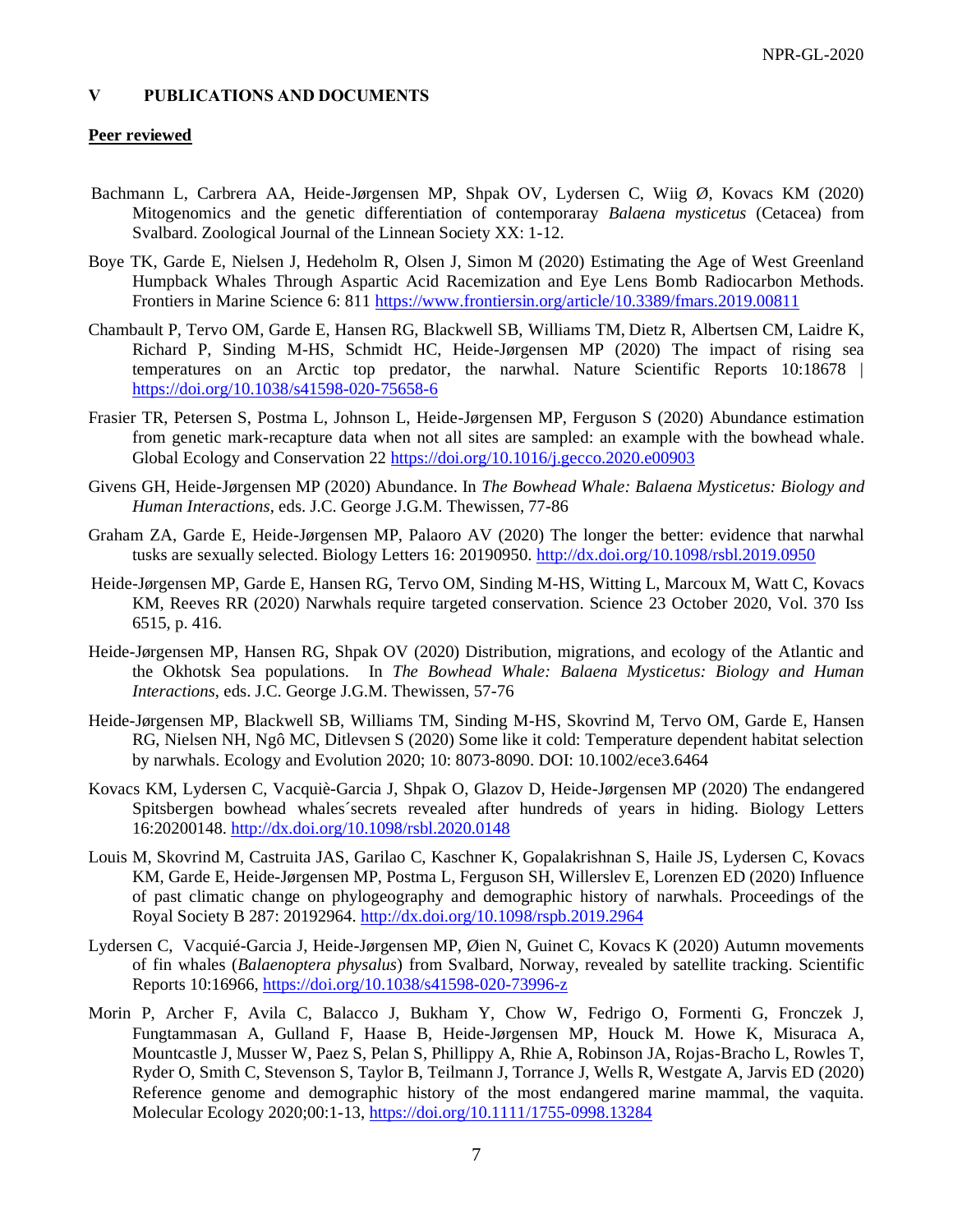- Olnes J, Citta J, Quakenbush L, George C, Harwood LA, Lea E, Heide-Jørgensen MP (2020) [Use of the Alaskan](https://www.researchgate.net/publication/342300032_Use_of_the_Alaskan_Beaufort_Sea_by_bowhead_whales_Balaena_mysticetus_tagged_with_satellite_transmitters_2006_-_2018)  Beaufort Sea by bowhead whales (*Balaena mysticetus*[\) tagged with satellite transmitters, 2006 –](https://www.researchgate.net/publication/342300032_Use_of_the_Alaskan_Beaufort_Sea_by_bowhead_whales_Balaena_mysticetus_tagged_with_satellite_transmitters_2006_-_2018) 2018. Arctic
- Rosing-Asvid A, Teilmann J, Olsen MT, Dietz R (2020) Deep diving harbor seals (*Phoca vitulina*) in South Greenland: movements, diving, haul-out and breeding activities described by telemetry. Polar Biology 43:359–368.
- Spaan KM, Noordenburg CV, Plassmann MM, Schultes L, Shaw S, Berger M, Heide-Jørgensen MP, Rosing-Asvid A, Granquist SM, Dietz R, Sonne C, Rigét F, Roos A, Benskin JP (2020) Fluorine Mass Balance and Suspect Screening in Marine Mammals from the Northern Hemisphere. Environmental Science & Technology 54 (7), 4046-4058. DOI: 10.1021/acs.est.9b06773. <https://pubs.acs.org/doi/abs/10.1021/acs.est.9b06773>
- Søltoft-Jensen A, Heide-Jørgensen MP, Ditlevsen S (2020) Modelling the sound production of narwhals using a point process framework with memory effects. Annals of Applied Statistics Vol. 14, No. 4, 2037-2052 [doi.org/10.1214/20-AOAS1379](http://dx.doi.org/10.1214/20-AOAS1379)
- Teilmann J, Agersted MD, Heide-Jørgensen MP (2020) A comparison of CTD satellite-linked tags for large cetaceans - Bowhead whales as real-time autonomous sampling platforms. Deep–Sea Research I (157) 103213
- Tervo OM, Ditlevsen S, Ngô MC, Nielsen NH, Blackwell SB, Williams TM, Heide-Jørgensen MP (2020) Hunting by the stroke: How foraging drives diving behavior and swimming biomechanics of East-Greenland narwhals (*Monodon monoceros*). Frontiers of Marine Science.
- Ugarte F, Rosing-Asvid A, Heide-Jørgensen MP, Laidre KL (2020) Marine Mammals of the Greenland Seas. In: Goldstein, M.I., DellaSala, D.A. (Eds.), Encyclopedia of the World's Biomes, vol. 2. Elsevier, pp. 575– 586. doi:<https://doi.org/10.1016/B978-0-12-409548-9.12485-6>
- Williams TM, Heide-Jørgensen MP, Pagano AM, Bryce M (2020) Hunters versus Hunted: New perspectives on the energetic costs of survival at the top of the food chain. Functional Ecology 34: 2015-2019. doi:10.1111/1365-2435.13649
- Witting, L. (2020) The natural selection of metabolism explains curvature in fossil body mass evolution. Evolutionary Biology 47:56-75. DOI 10.1007/s11692-020-09493-y

#### **Meeting documents**

- Garde E, Hansen RG, Heide-Jørgensen MP (2020) Narwhal hunting in Melville Bay, West Greenland, 2005 to 2019. JWG/2020/10.
- Garde E, Heide-Jørgensen MP (2020) Update on catch statistics for belugas, Delphinapterus leucas, in Greenland, 1993–2019. JWG/2020/12.
- Garde E, Heide-Jørgensen MP (2020) Update on catch statistics for narwhal, Monodon monoceros, in Greenland, 2005 to 2019. JWG/2020/11.
- Garde E (2020) Female narwhal age at sexual maturity. NAMMCO-JCNB/ JWG/2020/20
- Hansen RG, Borchers DL, Heide-Jørgensen MP (2020). Trends in abundance and distribution of narwhals (*Monodon monoceros*) on the summering grounds in Inglefield Bredning and Melville Bay, Greenland from 2007–2019. NAMMCO-JCNB/JWG/2020/17
- Heide-Jørgensen MP (2020) Abundance of narwhals in Inglefield Bredning in 1985 and 1986. NAMMCO-JCNB/JWG/2020/14
- Heide-Jørgensen MP (2020). Abundance of narwhals in Inglefield Bredning in 2001 and 2002. NAMMCO-JCNB/ JWG/2020/18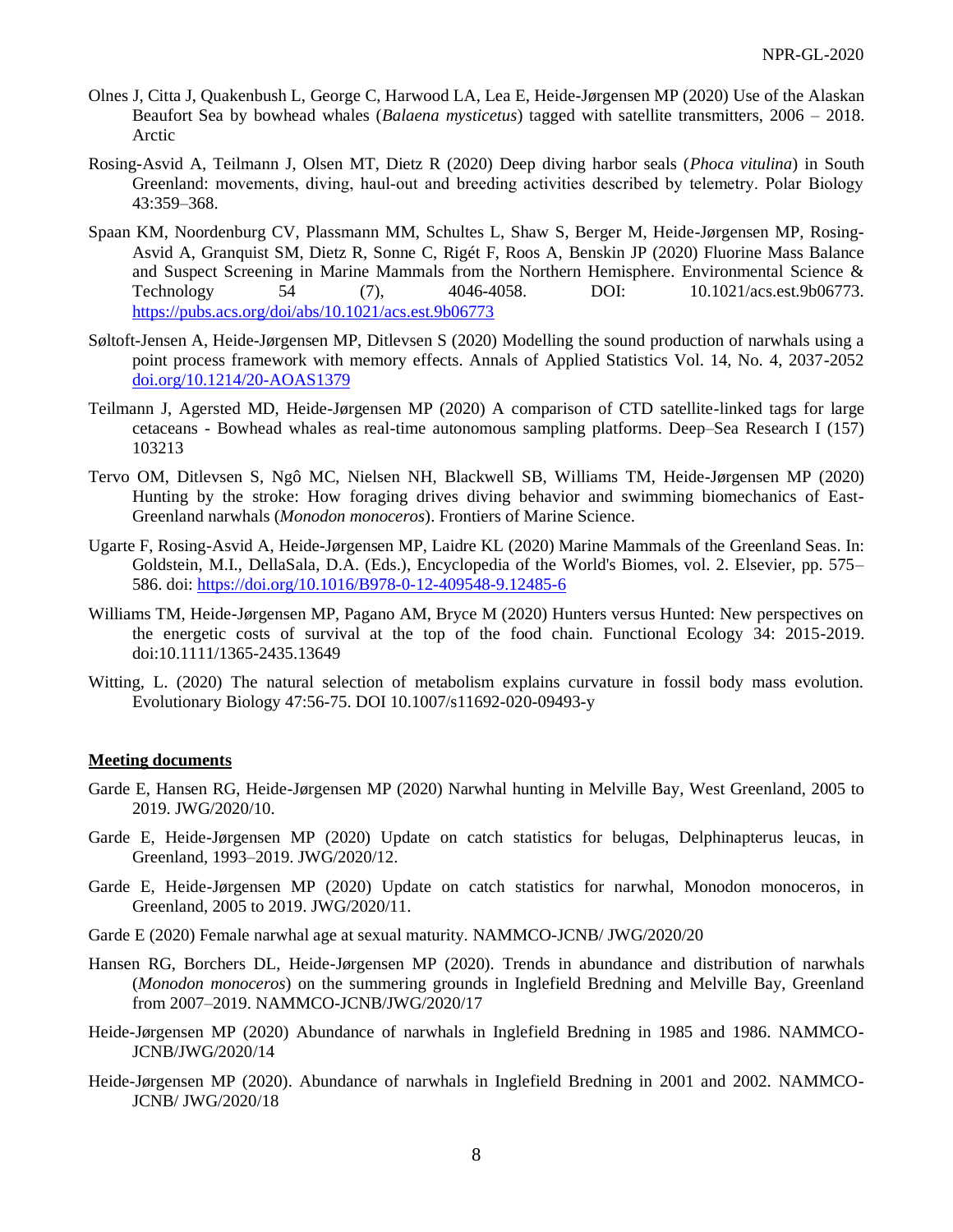- Heide-Jørgensen MP, Hansen RG (2020). Abundance of narwhals and belugas in the eastern part of the North Water in April 2018. NAMMCO-JCNB/JWG/2020/15
- Punt AE, Allison C, Witting L (2020) Consolidated testing of Strike Limit Algorithms for West and East Greenland common minke whales. IWC/SC/68/IST/06
- Rosing-Asvid (2020) Estimated consumption in the Greenland Sea by seals. Input to the ICES working group on integrated ecosystem assessment of the Greenland Sea.
- Rosing-Asvid (2020) Seals and polar bears in Northeast Greenland in relation to climate. Input to the Strategic environmental study plan for Northeast Greenland.
- Rosing-Asvid A (2020) Status of harbor seals in Greenland. Working paper for the NAMMCO Working group on coastal seals, 32 pp.
- Tervo OM, Hansen RG, Borchers D, Heide-Jørgensen MP (2020). Preliminary results on estimation of abundance of narwhals (*Monodon monoceros*) using density surface modelling. NAMCO-JCNB/ JWG/2020/19
- Witting L (2020). Abundance matrix for the meta model in 2017 and 2020. NAMMCO-JCNB/ JWG/2020/21
- Witting L (2020) An assessment model for beluga in the North Water 2020. NAMMCO-JCNB/JWG/2020/06
- Witting L (2020) Assessment of beluga wintering off West Greenland 2020. NAMMCO-JCNB/JWG/2020/07
- Witting L (2020) Meta-population model for narwhals in East Canada and West Greenland 2020. NAMMCO-JCNB/JWG/2020/08
- Witting L (2020) Optimal meta population removals for narwhals in East Canada and West Greenland 2020. NAMMCO-JCNB/JWG/2020/09
- Witting L (2020) Harp seals in the Barents Sea/White Sea. NAMMCO/ICES Seal Modelling Workshop.
- Witting L (2020) A population model with selection-delayed dynamics for hooded seals in the Greenland Sea. NAMMCO/ICES Seal Modelling Workshop.

#### **Reports and other written documents**

- APNN (2020) 2020 kvoter for hvidhvaler og narhvaler. Nyhed fra d. 20. januar. [https://naalakkersuisut.gl/da/Naalakkersuisut/Nyheder/2020/01/0301\\_Qilalugartassiissutit](https://naalakkersuisut.gl/da/Naalakkersuisut/Nyheder/2020/01/0301_Qilalugartassiissutit)
- APNN (2020) 2021 National kvote for hvid- og narhvaler. Nyhed fra d. 21. december. [https://naalakkersuisut.gl/da/Naalakkersuisut/Nyheder/2020/12/2112\\_nar\\_hvid\\_hvaler](https://naalakkersuisut.gl/da/Naalakkersuisut/Nyheder/2020/12/2112_nar_hvid_hvaler)
- APNN (2020) 2021 Regionale kvoter for hvid- og narhvaler. Nyhed fra d. 23. december. [https://naalakkersuisut.gl/da/Naalakkersuisut/Nyheder/2020/12/2312\\_Regionale\\_kvoter\\_Hvid\\_narhvaler](https://naalakkersuisut.gl/da/Naalakkersuisut/Nyheder/2020/12/2312_Regionale_kvoter_Hvid_narhvaler)
- APNN (2020) Carry-over kvoter for sildepiskere for kvoteåret 2020 fra 2019. Nyhed fra d. 7. juli. [https://naalakkersuisut.gl/da/Naalakkersuisut/Nyheder/2020/07/0707\\_Tikaagulliit](https://naalakkersuisut.gl/da/Naalakkersuisut/Nyheder/2020/07/0707_Tikaagulliit)
- APNN (2020) Fritstilling af resterende sildepiskerkvote til godkendte fartøjer og joller i Vest. Nyhed fra d. 16. december. [https://naalakkersuisut.gl/da/Naalakkersuisut/Nyheder/2020/12/1612\\_fritstilling\\_sildepisker](https://naalakkersuisut.gl/da/Naalakkersuisut/Nyheder/2020/12/1612_fritstilling_sildepisker)
- APNN (2020) Genfordeling nr. 2 af sildepiskere 2020. Nyhed fra d. 23. oktober. [https://naalakkersuisut.gl/da/Naalakkersuisut/Nyheder/2020/10/2310\\_sildepisker](https://naalakkersuisut.gl/da/Naalakkersuisut/Nyheder/2020/10/2310_sildepisker)
- APNN (2020) Hvalros-kvoter for 2021. Nyhed fra d. 30. november. [https://naalakkersuisut.gl/da/Naalakkersuisut/Nyheder/2020/11/3011\\_hvalroskvoter2021](https://naalakkersuisut.gl/da/Naalakkersuisut/Nyheder/2020/11/3011_hvalroskvoter2021)
- APNN (2020) Kvoten på narhvaler i Ittoqqortoormiit er opbrugt. Nyhed fra d. 29. september. [https://naalakkersuisut.gl/da/Naalakkersuisut/Nyheder/2020/09/2909\\_opbrugt-kvote](https://naalakkersuisut.gl/da/Naalakkersuisut/Nyheder/2020/09/2909_opbrugt-kvote)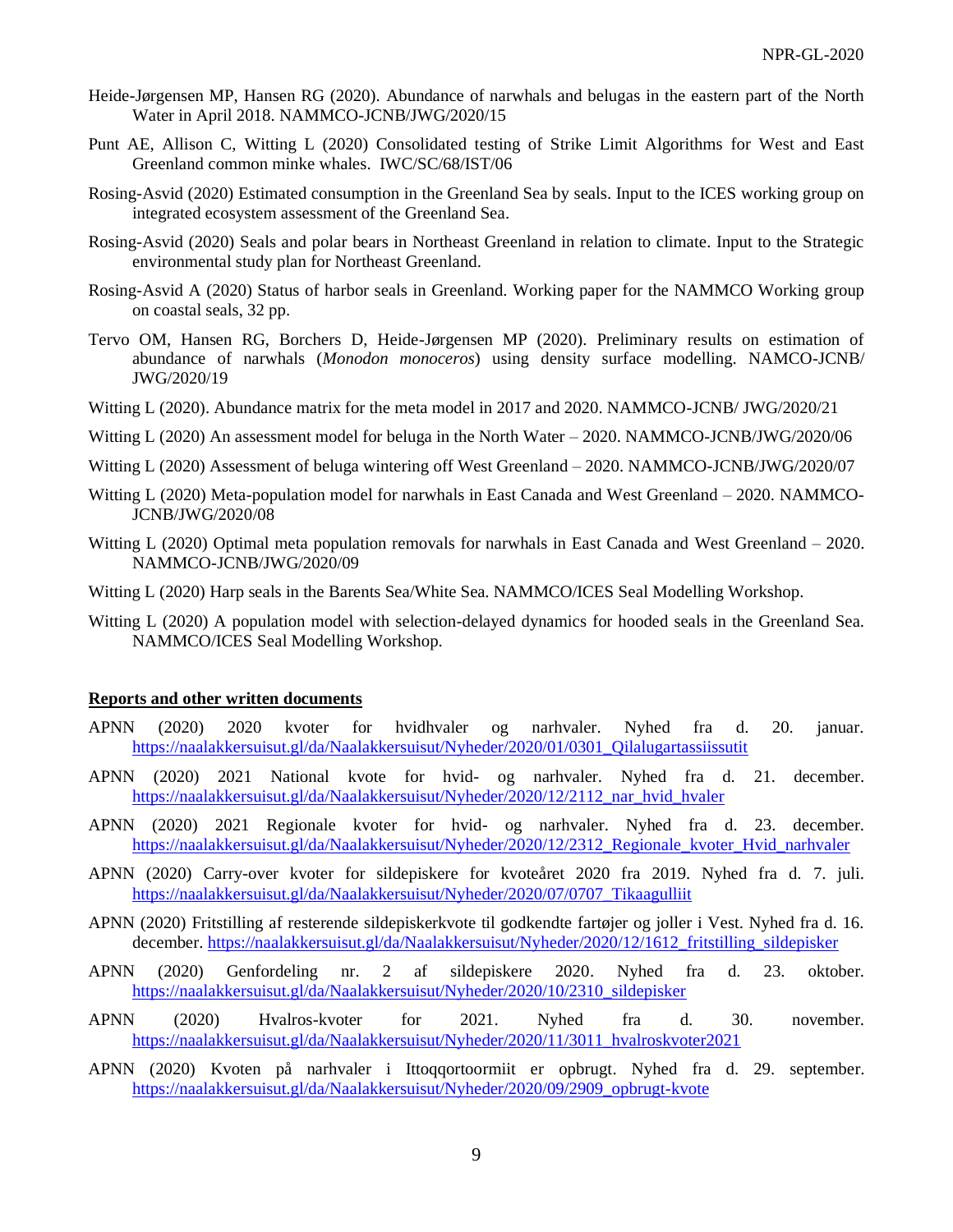- APNN (2020) Kvoten på narhvaler i Tasiilaq er opbrugt. Nyhed fra d. 27. april. [https://naalakkersuisut.gl/da/Naalakkersuisut/Nyheder/2020/04/2704\\_narhvaler](https://naalakkersuisut.gl/da/Naalakkersuisut/Nyheder/2020/04/2704_narhvaler)
- APNN (2020) Narhvalfangst i Upernavik by stoppes midlertidigt da nogle fangstmeldinger mangler. Nyhed fra d. 23. april. [https://naalakkersuisut.gl/da/Naalakkersuisut/Nyheder/2020/04/2304\\_UPV-qilalukkat](https://naalakkersuisut.gl/da/Naalakkersuisut/Nyheder/2020/04/2304_UPV-qilalukkat)
- APNN (2020) Nationale kvoter for fangst af store hvaler 2021. Nyhed fra d. 21. december. [https://naalakkersuisut.gl/da/Naalakkersuisut/Nyheder/2020/12/2112\\_store\\_hvaler](https://naalakkersuisut.gl/da/Naalakkersuisut/Nyheder/2020/12/2112_store_hvaler)
- APNN (2020) Overførsel af kvoter for sildepisker 2020. Nyhed ra d. 18. september. [https://naalakkersuisut.gl/da/Naalakkersuisut/Nyheder/2020/09/1809\\_Sildepisker-2020](https://naalakkersuisut.gl/da/Naalakkersuisut/Nyheder/2020/09/1809_Sildepisker-2020)
- APNN (2020) Regionale fordeling af kvoter for sildepisker for kvoteåret 2021. Nyhed fra d. 16. december. [https://naalakkersuisut.gl/da/Naalakkersuisut/Nyheder/2020/12/1612\\_regionale\\_kvoter](https://naalakkersuisut.gl/da/Naalakkersuisut/Nyheder/2020/12/1612_regionale_kvoter)
- APNN (2020) Tildeling af ekstrakvote på narhvaler i Upernavik forvaltningsområde maj 2020. Nyhed fra d. 26. maj. [https://naalakkersuisut.gl/da/Naalakkersuisut/Nyheder/2020/05/2605\\_narhvaler](https://naalakkersuisut.gl/da/Naalakkersuisut/Nyheder/2020/05/2605_narhvaler)
- APNN (2020) Vedrørende øjeblikkelig stop for fangst af carry-over sildepiskere fra 2019 til 2020 i Vestgrønland for både fællesfangst og harpunkanonfangst. Nyhed fra d. 19. August. [https://naalakkersuisut.gl/da/Naalakkersuisut/Nyheder/2020/08/1908\\_OejeblikkeligtStopSildepiskere](https://naalakkersuisut.gl/da/Naalakkersuisut/Nyheder/2020/08/1908_OejeblikkeligtStopSildepiskere)
- Christensen PB, Høgslung S (2020) Nuup Kangerlua, exploring an Arctic fjord. ISBN 978-87-406-6546-8. 127 pp.
- GINR (2020) Cites non detriment findings for havpattedyr i Grønland 2020. Greenland Institute of Natural Resources. CITES Scientific Authority in Greenland. [https://natur.gl/raadgivning/raadgivning](https://natur.gl/raadgivning/raadgivning-havpattedyr/)[havpattedyr/](https://natur.gl/raadgivning/raadgivning-havpattedyr/)
- GINR (2020) De fleste bestande af havpattedyr har det godt i Grønland med få undtagelser. Nyhed fra d. 26. juni. [https://natur.gl/year/2020/de-fleste-bestande-af-havpattedyr-har-det-godt-i-groenland-med-faa](https://natur.gl/year/2020/de-fleste-bestande-af-havpattedyr-har-det-godt-i-groenland-med-faa-undtagelser/)[undtagelser/](https://natur.gl/year/2020/de-fleste-bestande-af-havpattedyr-har-det-godt-i-groenland-med-faa-undtagelser/)
- GINR (2020) NAMMCO udgiver opdateret viden om hvid- og narhvalbestande. Nyhed fra d. 15. september. <https://natur.gl/year/2020/nammco-udgiver-opdateret-viden-om-hvid-og-narhvalbestande/>
- GINR (2020) Naturinstituttet modtager stor bevilling til forskning i narhvaltænder. Nyhed fra d. 17. december. <https://natur.gl/year/2020/naturinstituttet-modtager-stor-bevilling-til-forskning-i-narhvaltaender/>
- GINR (2020) Narhvalens fortid og fremtid afsløret af DNA. Nyhed fra d. 28. april. <https://natur.gl/year/2020/narhvalens-fortid-og-fremtid-afsloeret-af-dna/>
- GINR (2020) Narhvalens lange tand: størrelsen er afgørende i dysten om hunner. Nyhed fra d. 19. marts. <https://natur.gl/year/2020/narhvalens-lange-tand-stoerrelsen-er-afgoerende-i-dysten-om-hunner/>
- GINR (2020) Narhvaltælling I Østgrønland, vinter 2020. Nyhed fra d. 12. februar. <https://natur.gl/year/2020/narhval-taelling-i-oestgroenland-vinter-2020/>
- GINR (2020) Notat fra Pinngortitaleriffik om narhval tælling i Østgrønland, vinter 2020. Notat til KNAPK fra d. 11. februar
- GINR (2020) Optællinger af dyr er for specialister. Nyhed fra d. 29. juli. [https://natur.gl/year/2020/optaellinger](https://natur.gl/year/2020/optaellinger-af-dyr-er-for-specialister/)[af-dyr-er-for-specialister/](https://natur.gl/year/2020/optaellinger-af-dyr-er-for-specialister/)
- GINR (2020) Vintertælling af narhvaler og mørkning af grønlandshvaler udsat til næste år. Nyhed fra d. 28. april. [https://natur.gl/year/2020/vintertaelling-af-narhvaler-og-maerkninger-af-groenlandshvaler-udsat-til](https://natur.gl/year/2020/vintertaelling-af-narhvaler-og-maerkninger-af-groenlandshvaler-udsat-til-naeste-aar/)[naeste-aar/](https://natur.gl/year/2020/vintertaelling-af-narhvaler-og-maerkninger-af-groenlandshvaler-udsat-til-naeste-aar/)
- Hansen RG (2020) Note on bowhead whales in East Greenland. Notat til selvstyret fra d. 11. maj
- Heide-Jørgensen MP, Ugarte, F (2020) Notat angående NAMMCO's "supertag" projekt. Notat til selvstyret fra d. 21. april